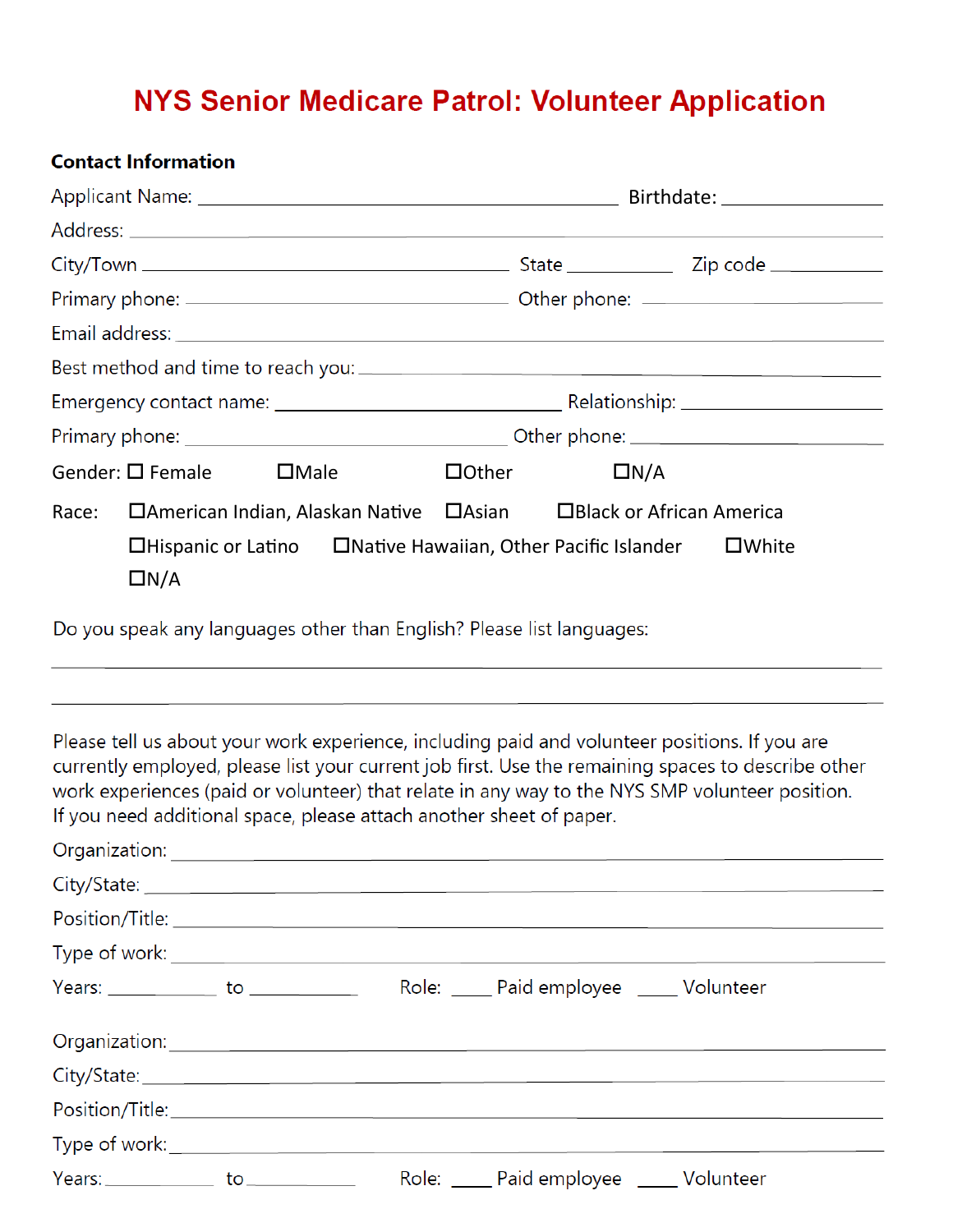## **NYS Senior Medicare Patrol: Volunteer Application (cont.)**

| <b>Work Experience (cont.)</b>                                               |  |                                                                      |                                                                                                                                                                      |
|------------------------------------------------------------------------------|--|----------------------------------------------------------------------|----------------------------------------------------------------------------------------------------------------------------------------------------------------------|
|                                                                              |  |                                                                      |                                                                                                                                                                      |
|                                                                              |  |                                                                      | City/State: City/State: City/State: City/State: City/State: City/State: City/State: City/State: City                                                                 |
|                                                                              |  |                                                                      |                                                                                                                                                                      |
|                                                                              |  |                                                                      |                                                                                                                                                                      |
|                                                                              |  |                                                                      |                                                                                                                                                                      |
|                                                                              |  |                                                                      | Please describe any skills or experience that would enable you to perform the duties of a volunteer:                                                                 |
|                                                                              |  |                                                                      |                                                                                                                                                                      |
| aware of? $\rule{1em}{0.15mm}$ $\text{Yes}$ $\rule{1em}{0.15mm}$ $\text{No}$ |  |                                                                      | Do you require any special accommodations that the NYS SMP coordinator of volunteers should be                                                                       |
| If yes, please describe:                                                     |  |                                                                      |                                                                                                                                                                      |
|                                                                              |  |                                                                      | ,我们也不会有什么。""我们的人,我们也不会有什么?""我们的人,我们也不会有什么?""我们的人,我们也不会有什么?""我们的人,我们也不会有什么?""我们的人<br>,我们也不能在这里的时候,我们也不能在这里的时候,我们也不能在这里的时候,我们也不能会在这里的时候,我们也不能会在这里的时候,我们也不能会在这里的时候,我们也不 |
|                                                                              |  |                                                                      |                                                                                                                                                                      |
|                                                                              |  | Are you licensed and able to drive an automobile? _____ Yes _____ No |                                                                                                                                                                      |

*If you will be driving to and from events or to conduct outreach activities, you will need to provide a copy of your driver's license and proof of insurance. We will collect this information at a later point in the screening process.* 

**Conflict of Interest** Certain conflicts between personal interests and the interests of the NYS SMP program may exist, and could prevent a person from serving as a volunteer. One example is that of a licensed health insurance agent. Some conflicts of interest, however, can be addressed in other ways and may not prevent someone from serving with the program. If you have a business or other personal interest that may create a conflict, please describe it here so we can discuss it fully during your interview.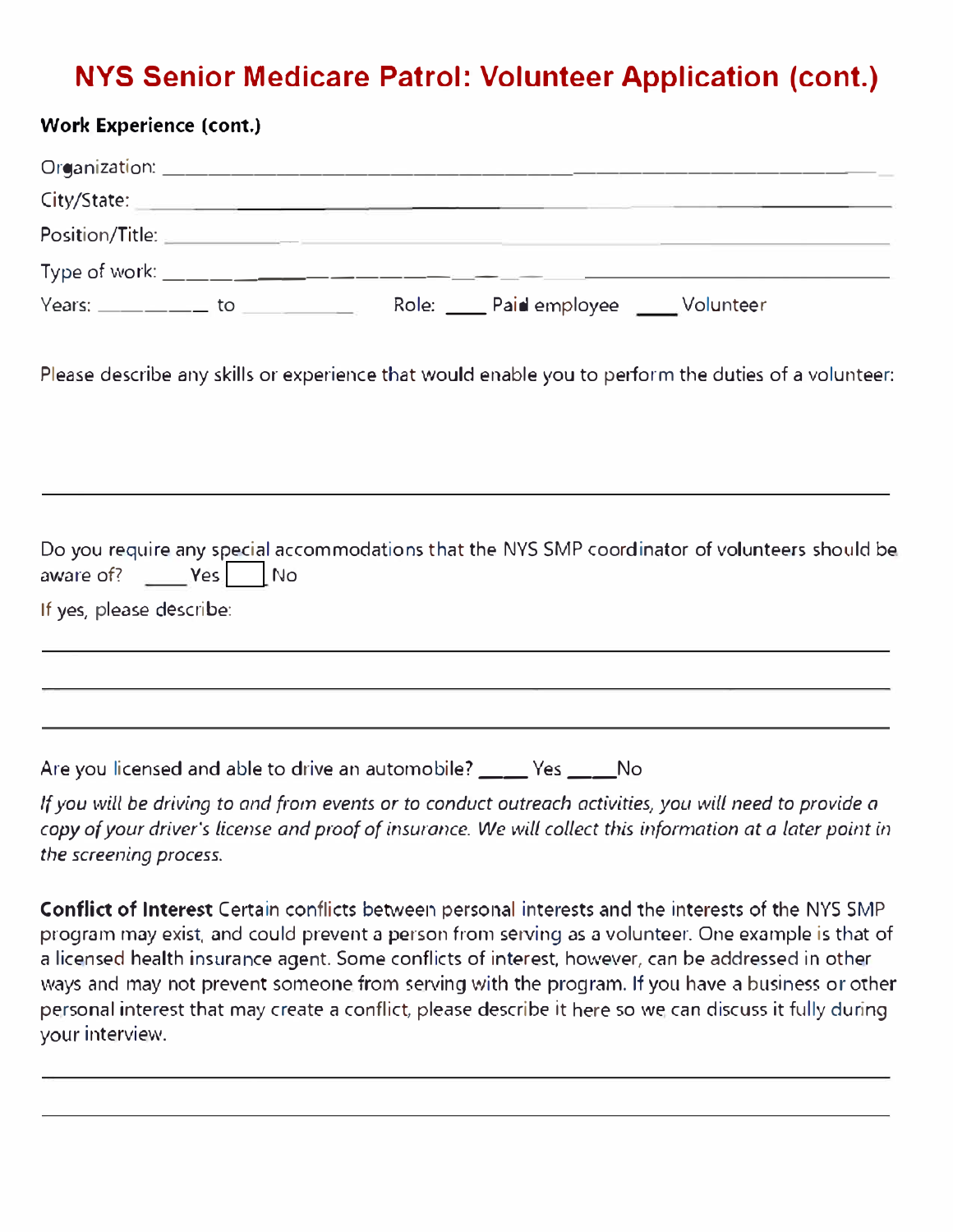# **NYS Senior Medicare Patrol: Volunteer Application (cont.)**

#### **Interest in the Senior Medicare Patrol Program**

How did you learn about the NYS SMP program?

Please tell us why you would like to *become* a volunteer?

Please indicate the days and times that you are usually available.



#### **Criminal Record Check**

To ensure the safety of our clients, volunteers, and the communities we serve, applicants for certain volunteer positions will be asked to consent to a criminal records check. If the position for which you apply requires a criminal records check, we will ask you to complete a separate form to authorize one.

#### **Authorization and Certification**

I cert fy that the information I provided in this application is true, complete, and accurate to the best of my knowledge. I also authorize the NYS Senior Medicare Patrol to contact the references named below with regard to my application to become a volunteer. I also authorize the persons referenced to provide information in connection with my application, and release them from any liability in regard to it.

Signature: Date: